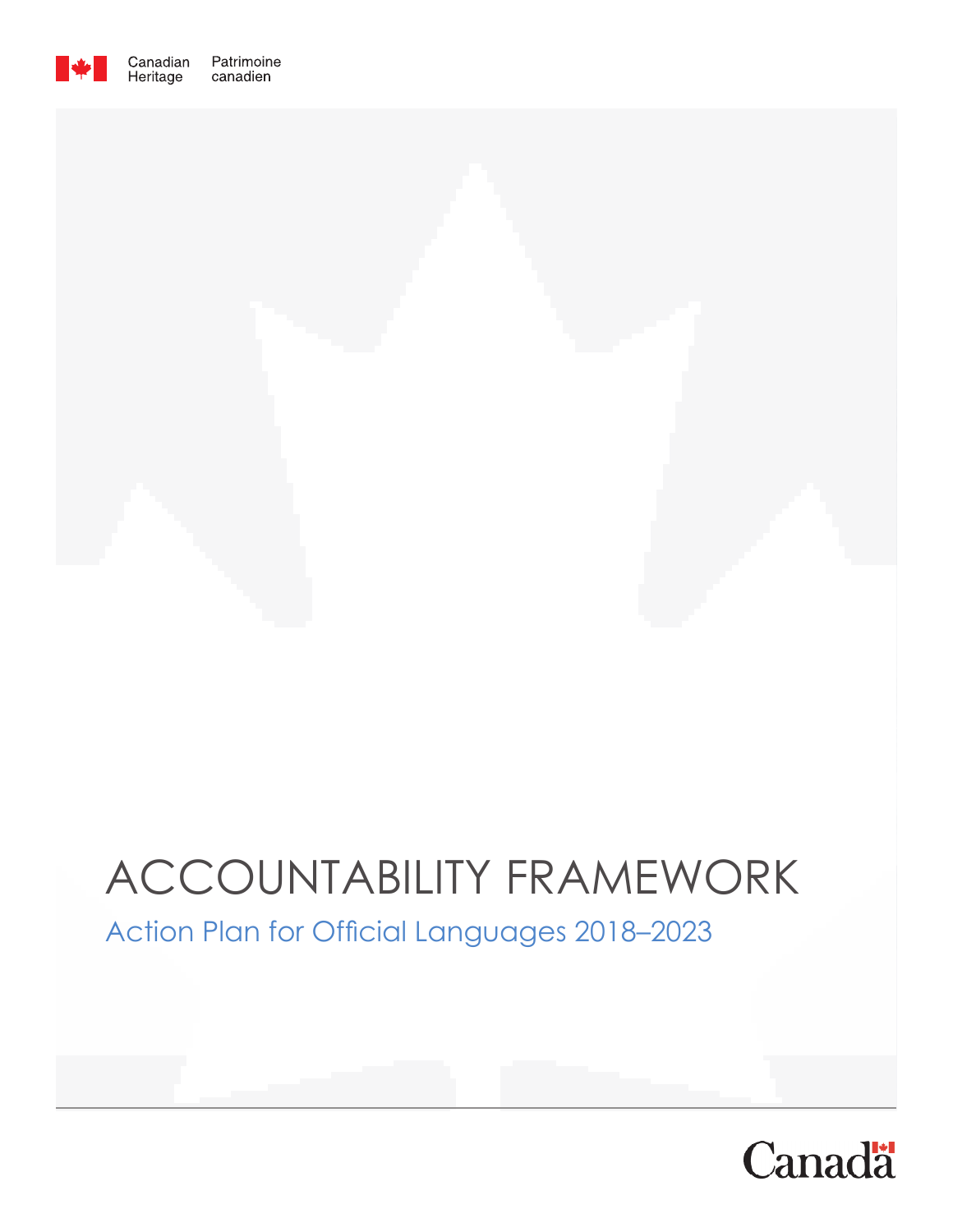© Her Majesty the Queen in Right of Canada, 2020 Catalogue number: CH14-39/1-2020E-PDF ISBN: 978-0-660-36767-5 Également offert en français sous le titre : Plan d'action pour les langues officielles 2018-2023 – Cadre redditionnel This document is published on Canada.ca.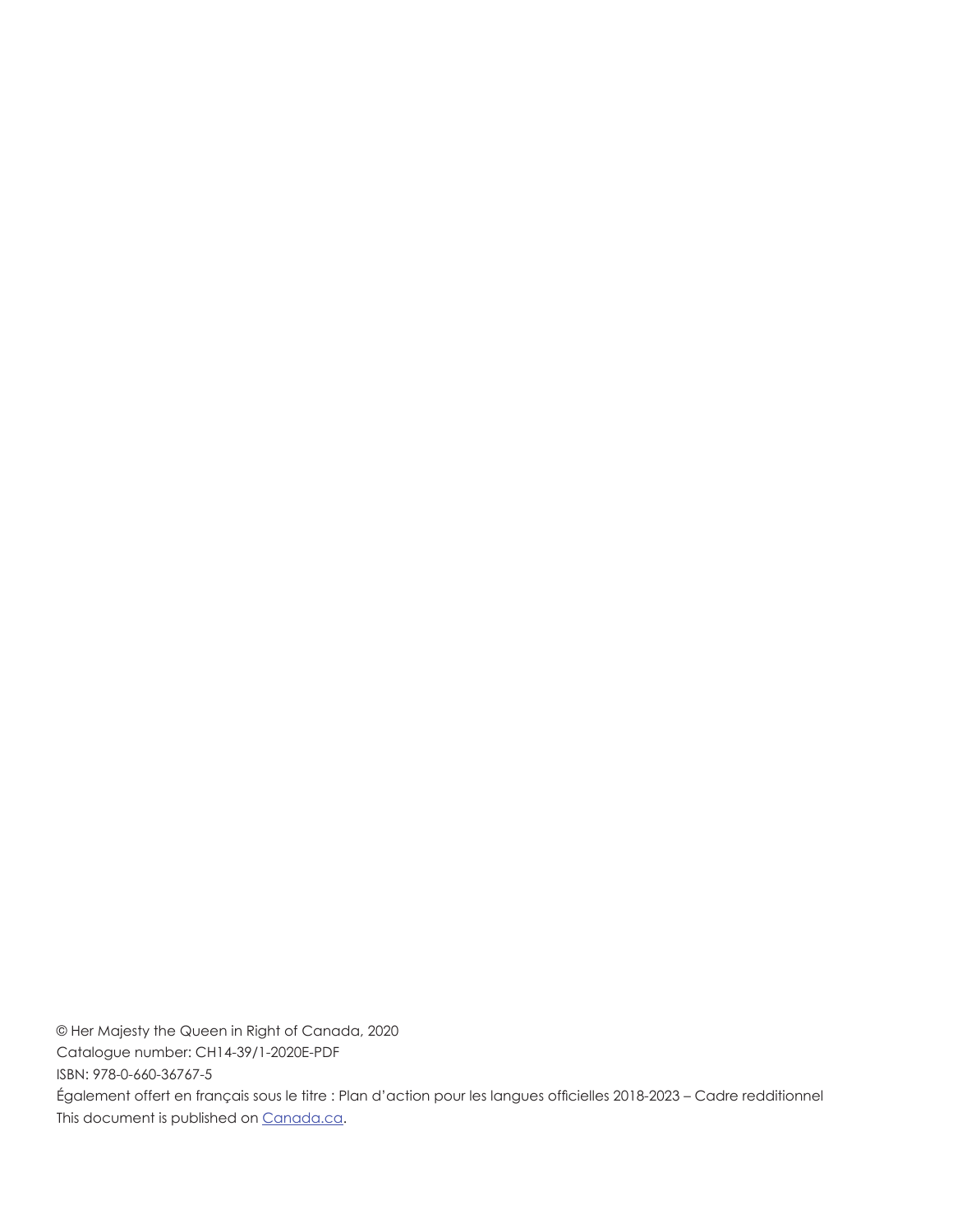# ACCOUNTABILITY FRAMEWORK ACTION PLAN FOR OFFICIAL LANGUAGES 2018–2023

## INTRODUCTION

The Action Plan for Official Languages 2018–2023 reaffirms the government's commitment to official languages. The new investments provided for in the Action Plan will contribute to achieving the short-, medium- and long-term objectives for strengthening Canada's two official languages. In addition to existing programs, these investments bring the total permanent funding to \$2.7 billion over five years (2018–2023).

This evidence based and results oriented framework describes the methods used to track the new initiatives in the 2018–2023 Action Plan, the related accountability, and the reporting commitments.

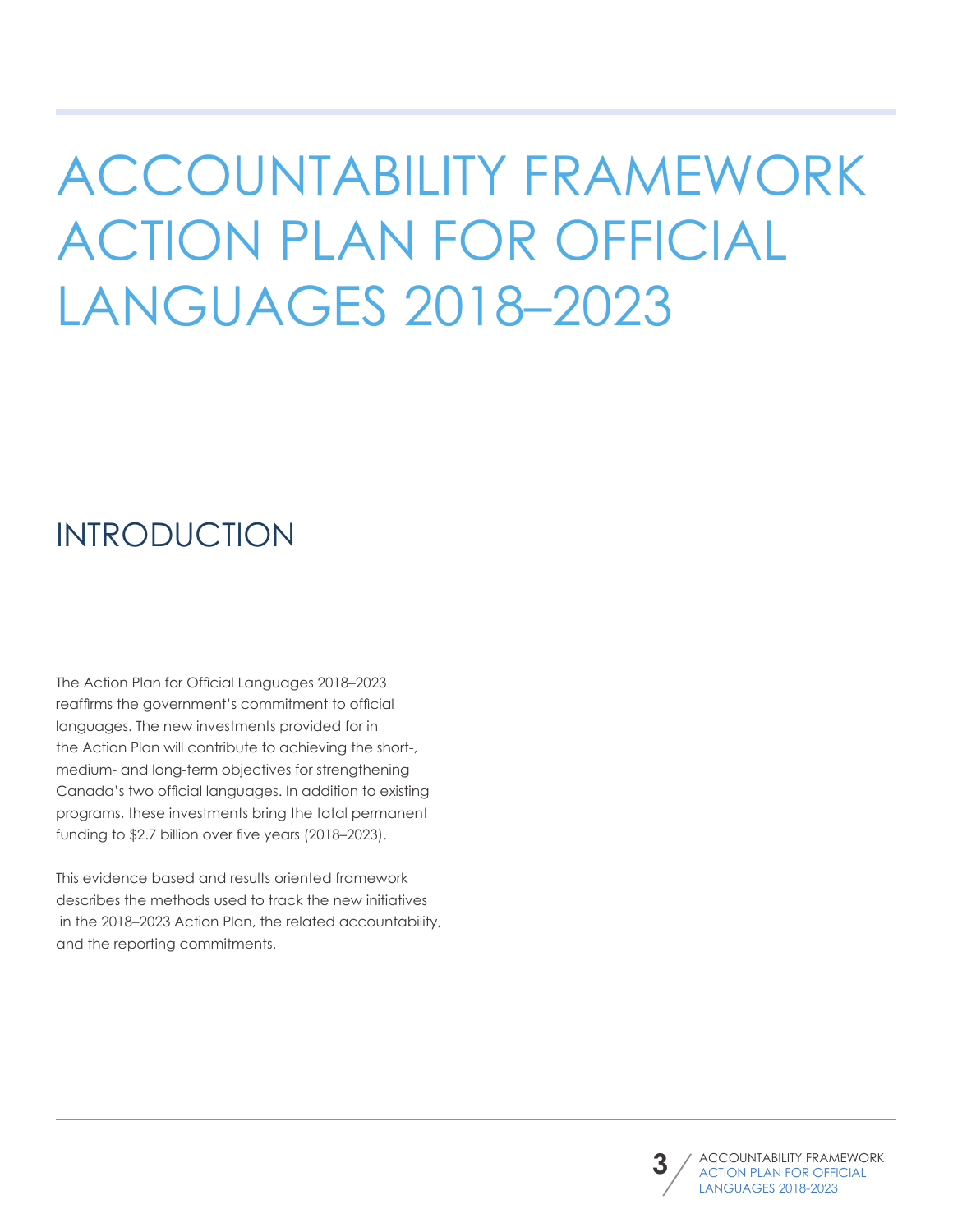## THE ACTION PLAN IN BRIEF

On March 28, 2018, the Prime Minister of Canada unveiled a new Action Plan for Official Languages 2018–2023 (Action Plan). Effective April 1, 2018,the Action Plan injects new federal investments totalling \$410 million in many areas, including education in official language minority communities, second language learning, immigration, health care, early childhood and justice.

The Action Plan addresses, in a targeted manner, worrying trends in official languages that were brought to light in recent research. *Language Projections for Canada*, *2011 to 2036,*¹ noted a decline in the relative weight of Francophones across the country, particularly in Francophone minority communities (from 3.9% in 2011 to between 3% and 3.6% in 2036, compared with 6.1% in 1971). Moreover, the projected increase in French-English bilingualism in Canada will be largely attributable to Francophones in Quebec (from 43% in 2011 to approximately 52% in 2036), whereas bilingualism in Canada outside Quebec is expected to decrease from 9.8% in 2011 to between 8.9% and 9.2% in 2036.

Through to these new investments of \$410 million over five years, the Action Plan for Official Languages 2018–2023 looks to act: it supports 27 initiatives across seven departments and agencies, including 12 new activities and enhancements to 15 current activities.

Canadian Heritage, Immigration, Refugees and Citizenship Canada, Health Canada, Employment and Social Development Canada, the Public Health Agency of Canada, Justice Canada and Statistics Canada will all contribute, through their efforts, to supporting the vitality

of official language minority communities, encouraging immigration to minority communities, and promoting Through our two official languages as well as second official language learning.

The \$410 million in new investments is allocated as follows:

- Strengthening our communities (\$238.99 million)
- Strengthening access to services (\$69.09 million
- Promoting a bilingual Canada (\$98.92 million)
- Stabilizing Statistics Canada's language statistics section (\$3 million)

These new investments are in addition to the approximately \$90 million over five years announced in 2017, predominantly dedicated to official language minority communities, as well as the permanent funding for the many existing programs launched through the *Roadmap for Canada's Linguistic Duality 2008–2013*, the *Roadmap for Official Languages 2013–2018* and the *Action Plan for Official Languages 2003–2008*, or those programs that were part of an existing base prior to 2003. This brings the federal government's investment in official languages to a total of \$2.7 billion over five years.

Table 1 presents the breakdown, by department and agency, of the new investments planned under the Action Plan for Official Languages 2018–2023, while Appendix A provides a detailed list of the Government of Canada's investments in official languages for the same period.

**<sup>1.</sup>** *Language Projections for Canada*, 2011 to 2036, Statistics Canada, January 2017, https://www150.statcan.gc.ca/n1/en/pub/89-657-x/89-657-x2017001-eng. pdf?st=qOqN1hOi.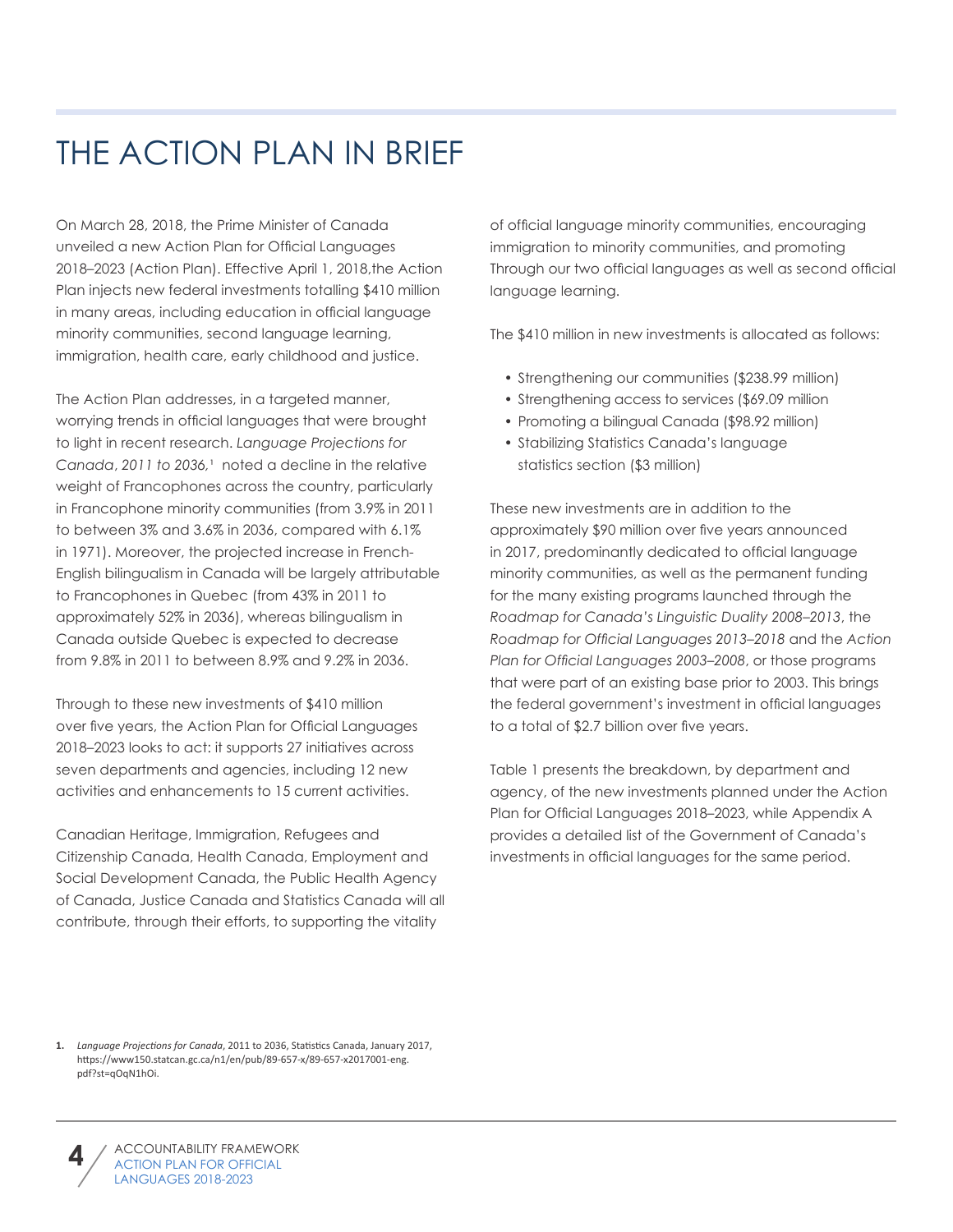#### **TABLE 1 BREAKDOWN OF NEW INVESTMENTS IN THE 2018–2023 ACTION PLAN**

Note: Appendix A presents all investments in official languages for the same period.

| <b>Federal Institutions</b>                               | <b>Activities</b>                                                                   | <b>Investments</b><br>(in millions of dollars) |
|-----------------------------------------------------------|-------------------------------------------------------------------------------------|------------------------------------------------|
|                                                           | Additional funding for community organizations                                      | 57.37                                          |
|                                                           | Enhancement of the Community Cultural Action Fund                                   | 11.16                                          |
|                                                           | Funding for Quebec English-speaking communities                                     | 5.28                                           |
|                                                           | Strengthening community media and radio                                             | 14.53                                          |
|                                                           | Support for community spaces - infrastructure                                       | 67.25                                          |
|                                                           | Strengthening strategic investment capacity                                         | 10.00                                          |
|                                                           | Support to Civic Community School Initiative                                        | 5.25                                           |
| <b>Canadian Heritage</b>                                  | Recruitment of teachers for minority community schools                              | 31.29                                          |
|                                                           | Mobile application for learning French and English as a second language             | 16.50                                          |
|                                                           | Enhanced support for Explore language bursaries                                     | 21.00                                          |
|                                                           | Enhanced support for Odyssey official-language monitors                             | 17.50                                          |
|                                                           | Bursaries for post-secondary education in French as a second language               | 12.60                                          |
|                                                           | Recruitment of teachers for French immersion schools                                | 31.29                                          |
|                                                           | <b>TOTAL</b>                                                                        | 301.02                                         |
|                                                           | Francophone integration pathway                                                     | 36.56                                          |
| Immigration, Refugees and<br><b>Citizenship Canada</b>    | Cooperation and Accountability                                                      | 4.20                                           |
|                                                           | <b>TOTAL</b>                                                                        | 40.76                                          |
|                                                           | Additional funding for community organizations                                      | 4.50                                           |
| <b>Employment and Social</b><br><b>Development Canada</b> | Support for early childhood development                                             | 20.00                                          |
|                                                           | <b>TOTAL</b>                                                                        | 24.50                                          |
|                                                           | Additional funding for community organizations                                      | 4.40                                           |
| <b>Health Canada</b>                                      | Enhancement of the Official Languages Health Contribution Program                   | 12.50                                          |
|                                                           | <b>TOTAL</b>                                                                        | 16.90                                          |
| <b>Public Health</b>                                      | Enhanced early childhood health promotion programming                               | 10.00                                          |
| <b>Agency of Canada</b>                                   | <b>TOTAL</b>                                                                        | 10.00                                          |
|                                                           | Additional funding for Access to Justice<br>in Both Official Languages Support Fund | 10.00                                          |
| <b>Justice Canada</b>                                     | Core funding to justice organizations                                               | 3.75                                           |
|                                                           | <b>TOTAL</b>                                                                        | 13.75                                          |
|                                                           | Additional, continued support to the language statistics section                    | 3.00                                           |
| <b>Statistics Canada</b>                                  | <b>TOTAL</b>                                                                        | 3.00                                           |
| <b>TOTAL</b>                                              | <b>Total number of activities: 23</b>                                               | 409.93                                         |

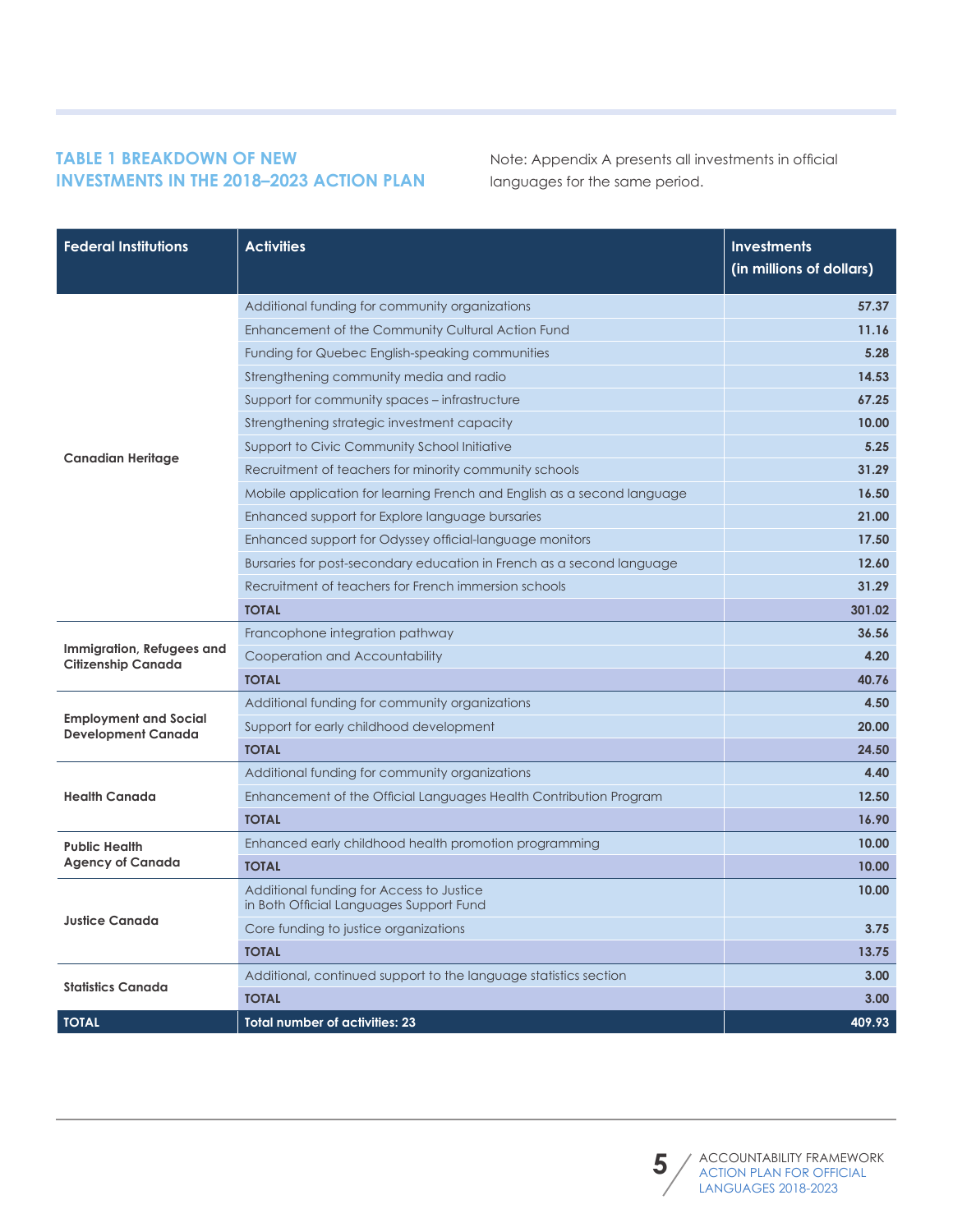## REFLECTION OF STAKEHOLDER PERSPECTIVES

The development of the Action Plan took into account Canadians' perspectives and points of view. On June 17, 2016, the Honourable Mélanie Joly, Minister of Economic Development and Official Languages (then Minister of Canadian Heritage at the time), launched cross country consultations on official languages. These consultations were a first and important first step toward meeting one of the mandate commitments, namely, to develop a new multi-year action plan for official languages.

The consultations relied on a variety of methods and approaches, including a strong public component involving interested Canadians and stakeholders. Within that context, 22 round tables were held across the country from June to November 2016, bringing together 352 participants. Media representatives attended each event as observers, and six of the events were broadcast live on the Web.

An online questionnaire also provided all Canadians with an opportunity to express their views on official languages. When the questionnaire response period ended on December 8, 2016, 6,375 people had participated. In addition, Canadian Heritage received and analyzed more than 100 submissions from interested individuals and organizations.

On December 8, 2016, the Minister and her parliamentary secretary chaired a working day in Ottawa to present the initial findings of these consultations to the heads of networks of representative organizations working in minority communities and working to promote linguistic duality.

Implementation of the Action Plan following the March 28, 2018 announcement was based on collaboration with community stakeholders and other levels of government. From June 2018 to March 2019, a number of dialogue sessions were held to set the parameters for implementing approximately ten measures from the Action Plan. The "by and for" approach, which places communities at the heart of decision making and the management of programs and initiatives essential to their development and vitality, was the key focus of these discussions.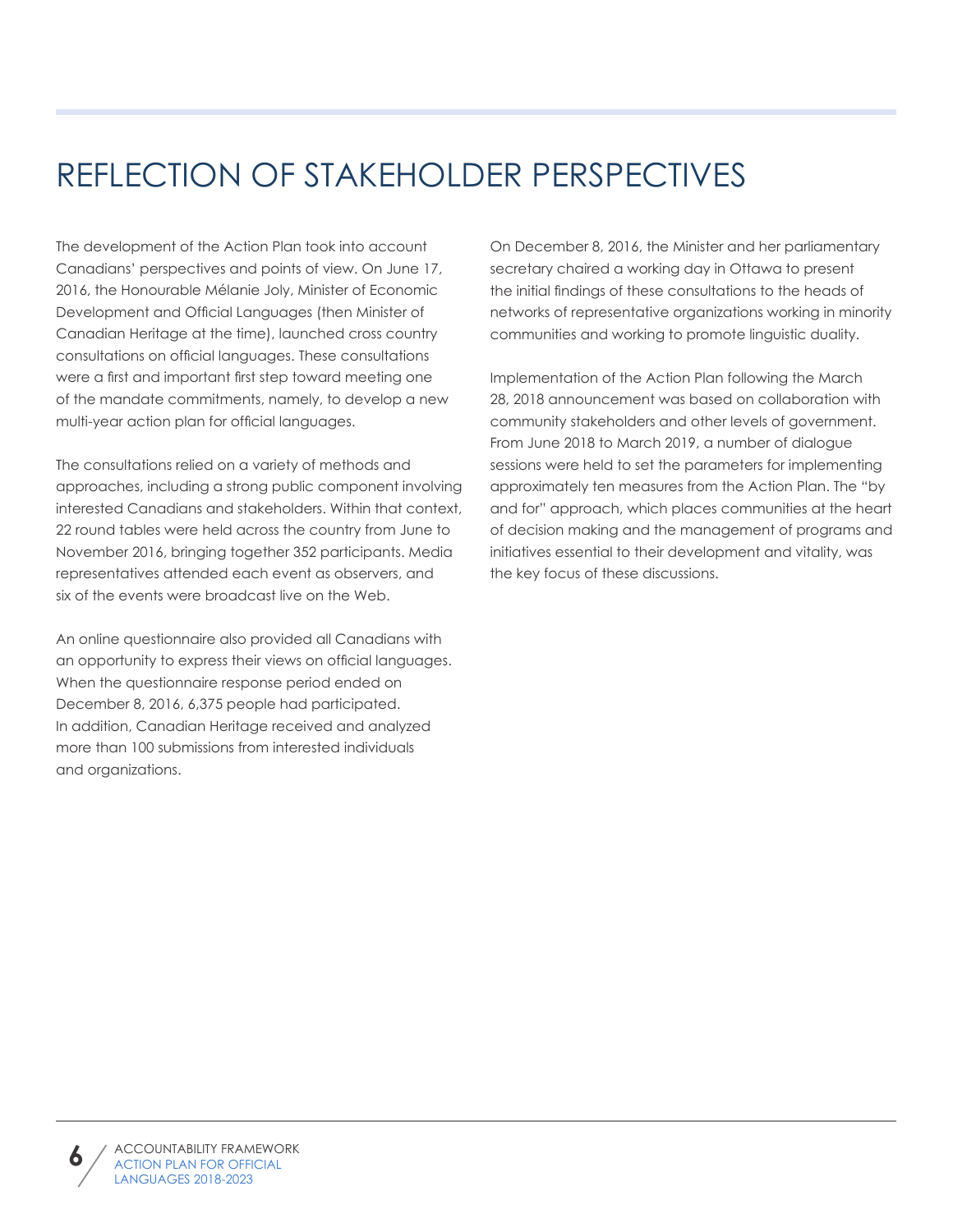#### **AN APPROACH CENTRED ON ACHIEVING MEASURABLE OBJECTIVES**

The Action Plan for Official Languages 2018–2023 explicitly aims to achieve measurable short-, medium- and long-term objectives, using evidence-based research and focusing on the vitality of official language minority communities and the bilingualism of Canadians.

**Short term:** The years 2018–2019 and 2019–2020 bring the initial results, namely, the launch and implementation of the Action Plan's 27 activities (new or enhanced).

**Medium term:** In 2027, halfway between 2018 and 2036, federal institutions will take stock of their progress. Since the current Action Plan is a five-year plan, partners will be asked to complete an interim update on their progress by 2023 and be given the opportunity to adjust their focus as required.

**Long term:** The 2036 horizon for Statistics Canada's demolinguistic projections will serve as the long-term baseline.

Thus, the 27 activities of the Action Plan collectively contribute to the following **four long-term shared outcomes:**

- **a.** Restoring and maintaining the relative weight of Francophones outside Quebec over the long term (to 4% by 2036);
- **b.** Supporting the vitality of English-speaking communities in Quebec, particularly in the regions;
- **c.** Increasing the rate of bilingualism among English speakers outside Quebec (from 6.8% to 9% by 2036), thereby increasing the individual bilingualism rate of the Canadian population (from 17.5% to 20% by 2036); and
- **d.** Strengthening the official languages research capacity of the public service.

#### **DATA SOURCES**

The data used to measure the shared outcome and specific outcome indicators for the various activities will come from a variety of existing sources, including censuses, administrative data and annual reports.

In order to improve the data available to measure the medium- and long term outcomes of the implementation of Canadian Heritage's Official Languages Support Programs, for instance, the Official Languages Branch of Canadian Heritage will also conduct a longitudinal impact study of its programs on community development and the promotion of linguistic duality.

In addition, data associated with some of the indicators will be collected through the following:

- A survey administered every two years by Canadian Heritage to a sample of Canadians. This survey will be based on a public opinion survey commissioned by Canadian Heritage in 2012, 2016 and 2018 entitled "Attitudes and Perceptions of the Canadian Population Towards Canada's Official Languages"; and
- A survey of a sample of Canadians self identifying as members of an official language minority community, conducted by Canadian Heritage at least every five years. This survey will build on surveys previously conducted in 2006 and 2002. Since this type of survey is considerably more expensive to conduct, Canadian Heritage commits to conducting it every five years, or more frequently if resources are available.

Table 2 presents, for the 27 activities of the Action Plan, the four shared outcomes, their indicators, targets and respective data sources.

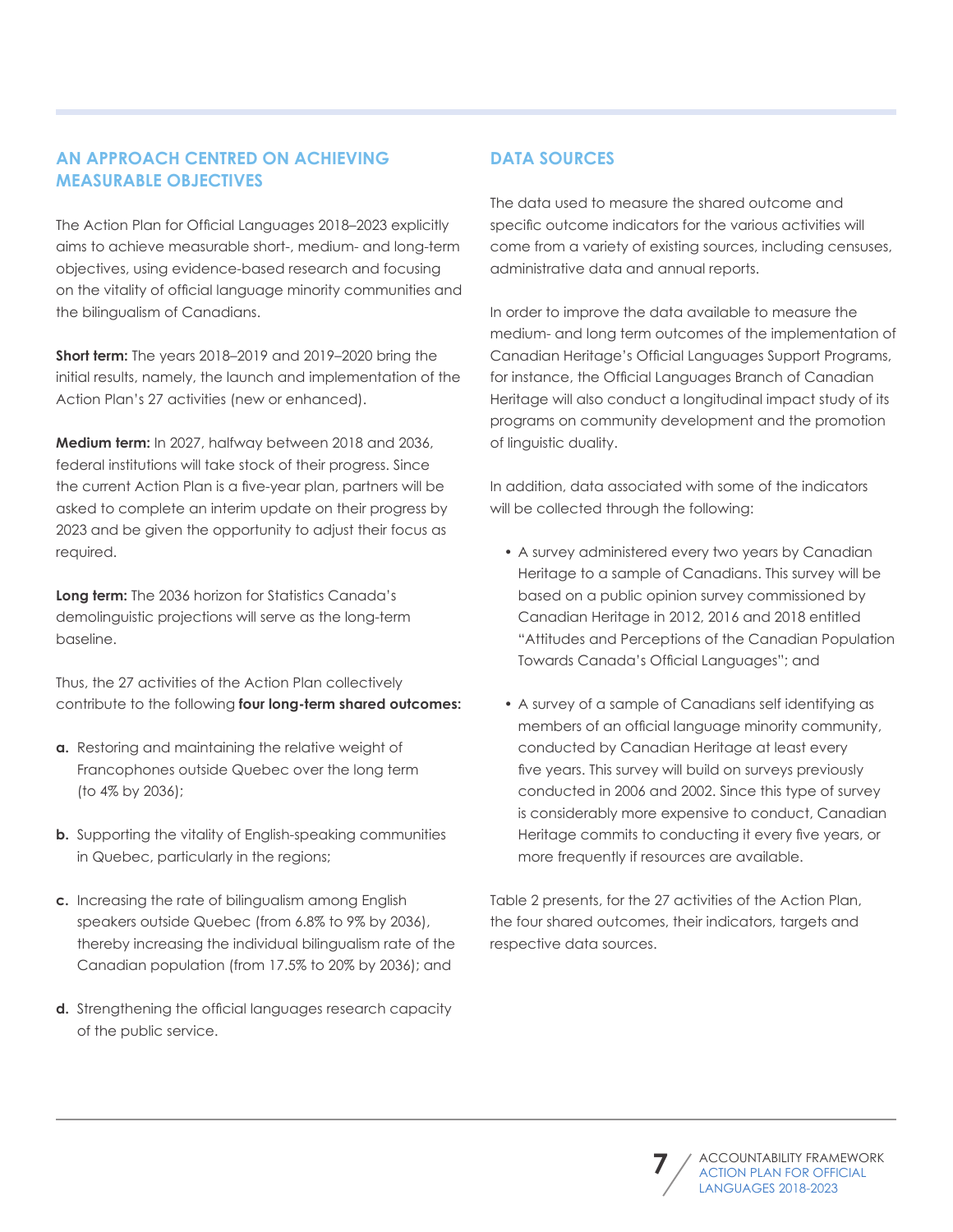#### **TABLE 2: SHARED OUTCOMES (LONG-TERM: 2036)**

|                | <b>Shared Outcomes</b>                                                                                                                                    | <b>Performance Indicator(s)</b>                                                                                                                                                                                                                                                                                                                                                                                                                                                                        | Target(s)                                                                                                                                                                                                 | <b>Data Strategy</b>                                                                                                           |
|----------------|-----------------------------------------------------------------------------------------------------------------------------------------------------------|--------------------------------------------------------------------------------------------------------------------------------------------------------------------------------------------------------------------------------------------------------------------------------------------------------------------------------------------------------------------------------------------------------------------------------------------------------------------------------------------------------|-----------------------------------------------------------------------------------------------------------------------------------------------------------------------------------------------------------|--------------------------------------------------------------------------------------------------------------------------------|
| $\mathbf{1}$   | <b>FRANCOPHONES OUTSIDE</b><br><b>QUEBEC</b><br>The relative weight<br>of Francophones outside<br>Quebec is restored and<br>maintained over the long term | • Percentage of<br>Francophones outside<br>Quebec (Census)                                                                                                                                                                                                                                                                                                                                                                                                                                             | • Restore from 3.8% to 4%<br>and maintain at 4% by 2036                                                                                                                                                   | • Census data (every five years)                                                                                               |
| $\overline{2}$ | <b>ENGLISH-SPEAKERS IN QUEBEC</b><br>The vitality of English speaking<br>communities in Quebec.<br>particularly in the regions, is<br>supported           | • Percentage of English-<br>speakers in Quebec who<br>report that, in the last five<br>years, they have seen an<br>improvement in access<br>to services offered in<br>their language in their<br>community <sup>2</sup>                                                                                                                                                                                                                                                                                | • Baseline and target to<br>be established in 2020<br>following the release of the<br>first edition of the survey of<br>official language minority<br>communities, conducted<br>in 2019 <sup>3</sup>      | • Data from the survey of<br>official language minority<br>communities conducted<br>by Canadian Heritage<br>(every five years) |
| 3              | <b>BILINGUALISM</b><br>The rate of bilingualism of<br>English-speakers outside<br>Quebec has increased                                                    | • Rate of bilingualism of<br>English-speakers outside<br>Quebec (Census)                                                                                                                                                                                                                                                                                                                                                                                                                               | • 6.8% to 9% by 2036                                                                                                                                                                                      | • Census data (every five years)                                                                                               |
| 4              | <b>RESEARCH</b><br>The official languages<br>research capacity of<br>the federal public<br>service is stronger                                            | Through the following<br>objective: Statistics Canada<br>produces more analytical<br>documents and articles on<br>official languages and those<br>who use them, as well as on<br>official language minorities in<br>Canada.<br>• Number of initiatives<br>(statistical information<br>products and research<br>activities).<br>• Number of products<br>consulted on the website.<br>• Satisfaction of clients<br>regarding the statistical<br>information produced and<br>consulting services provided | • 22 initiatives each year<br>(compared to 10 in<br>$2017 - 2018$ .<br>• Baselines and targets will<br>need to be elaborated<br>further, both for the number<br>of consultations and for<br>satisfaction. | • Number of initiatives annually<br>• Number of Web visits<br>• Client survey                                                  |

The following diagram of outcomes illustrates the connections between the three outcome levels.

**2.** The 2019 survey of official language minority communities contains various questions to measure the vitality of Quebec English-speaking communities. Department of Canadian Heritage, *Study on the appreciation and perception of Canada's two official languages among official language minority communities: final report*, 2019, https:// bac-lac.on.worldcat.org/oclc/1136832357.

**3.** Ibid.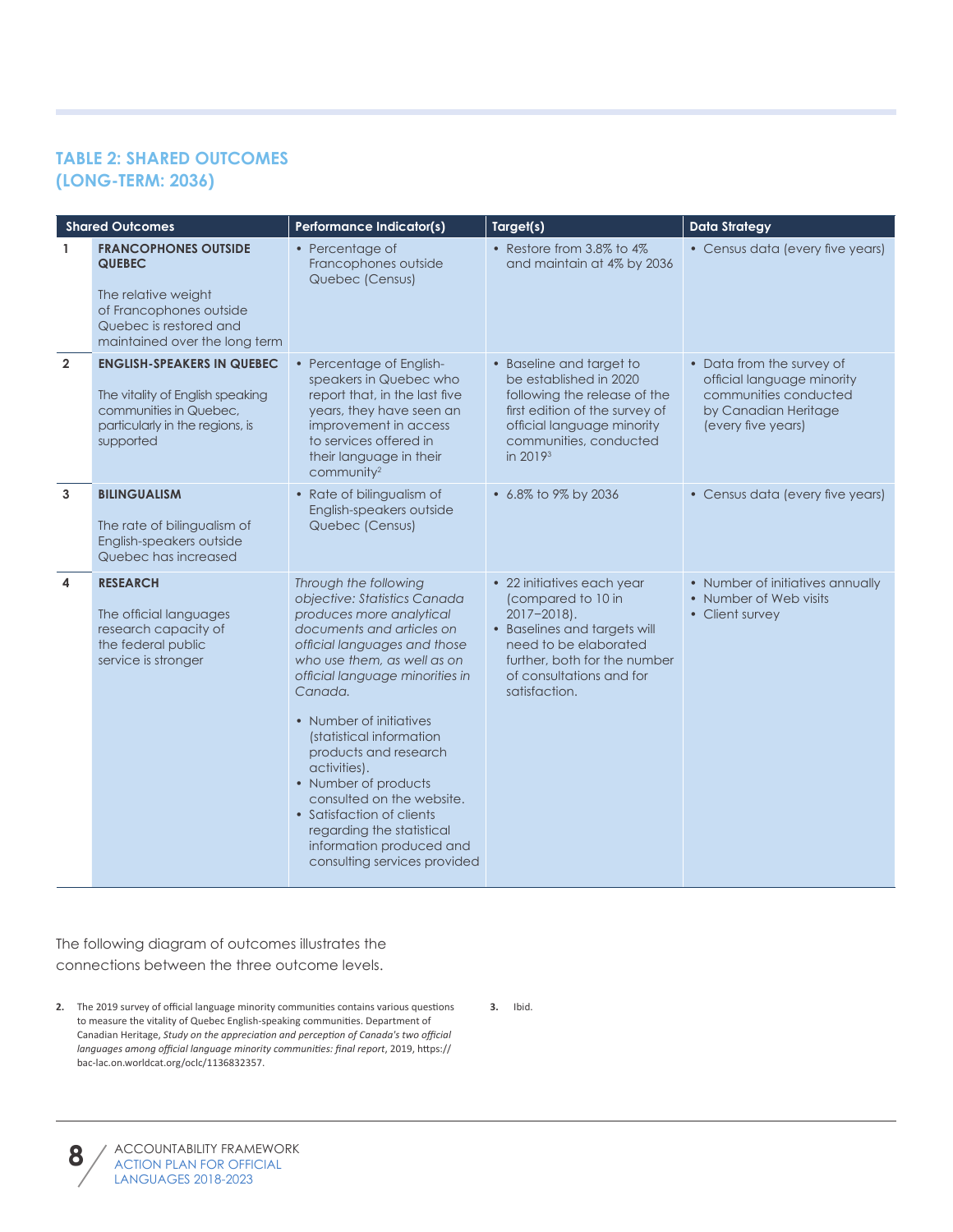#### **DIAGRAM OF OUTCOMES FROM THE ACTION PLAN 2018-2023**



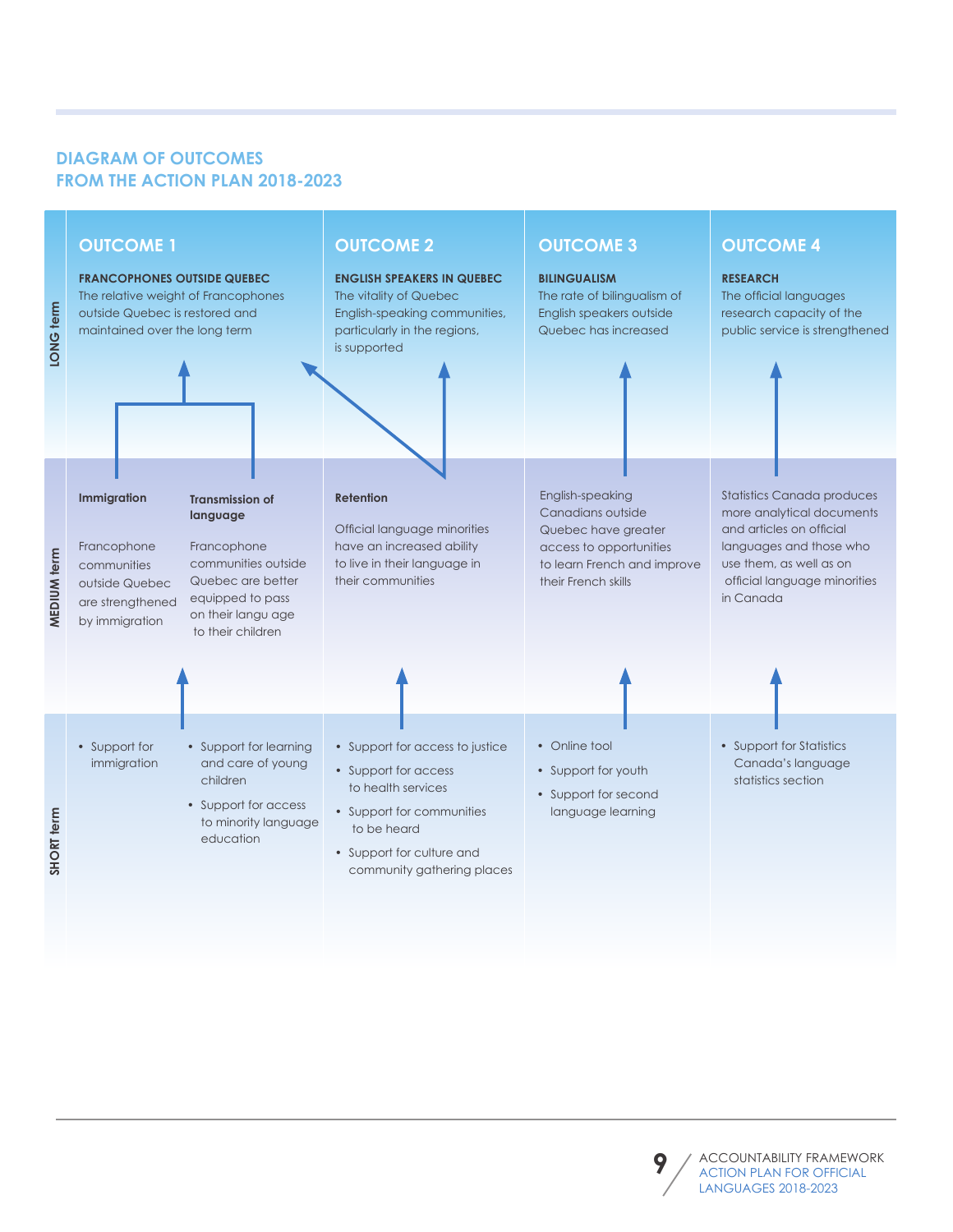#### **GOVERNMENT ACTION THAT CONTRIBUTES TO COMPLEX SOCIAL CHANGE**

Each of the long-term outcomes is the result of a complex interplay of factors, most of which are beyond the control of the federal government. The Action Plan activities contribute to these outcomes, but are but one of many variables affecting their long-term achievement.

The relative weight of the Francophone population outside Quebec, for example, depends not only on Francophone immigration, the retention of Francophones in official language minority communities, and the intergenerational transmission of French, but also on factors such as the relative growth of the English-speaking population and the economic factors affecting national immigration rates and interprovincial migration rates. These latter factors, however, fall outside the scope of the Action Plan.

The complex interplay of factors external to the Action Plan highlights the challenge of measuring its impacts. Government action in the area of official languages is intended to contribute to the desired social changes as a whole. Under no circumstances can government action claim sole responsibility for achieving the social goals expressed here as long-term outcomes. The adoption of a contribution logic for the activities of the Action Plan is therefore necessary: it situates government action not only in the social context resulting from the interplay of multiple factors, but also in light of individual choices.

Lastly, it may be difficult to distinguish the specific outcomes of the Action Plan from other official languages activities carried out by the federal government. However, each of the activities included in the overall government action is evaluated regularly, and these activities are continually being improved continuously to increase their effectiveness.

#### **GOVERNANCE STRUCTURE OF THE ACTION PLAN**

Canadian Heritage is responsible for the interdepartmental coordination of the Action Plan.

Under Part VII of the *Official Languages Act* (the Act), Canadian Heritage, in consultation with other federal institutions, is responsible for encouraging and promoting a coordinated approach to the implementation of commitments regarding the vitality of English and French linguistic minority communities and fostering the full recognition of both English and French.

Canadian Heritage is also responsible for the interdepartmental coordination of official languages, taking on a role in strategic monitoring and the development and coordination of the government's five-year official languages strategies, such as the Action Plan.

A number of existing structures, including the Committee of Assistant Deputy Ministers on Official Languages (CADMOL) and the Council of the Network of Official Languages Champions, support interdepartmental coordination efforts.

CADMOL, which brings together representatives of a number of federal institutions, has a mandate to support and monitor the development of official languages programs and policies. Like the Council of the Network of Official Languages Champions, CADMOL contributes to fostering coordinated government action on official languages and the related outcomes for Canadians. CADMOL focuses its leadership on three main priorities: the language of work in the federal public service, the five year federal strategies on official languages (the current Action Plan) and the management of other issues of interest in relation to the Act. CADMOL has tasked the Steering Committee on Federal Horizontal Strategies with monitoring the implementation of the Action Plan. This committee, made up of the directors general responsible for Action Plan initiatives, meets regularly and reports to CADMOL on the implementation of the Action Plan.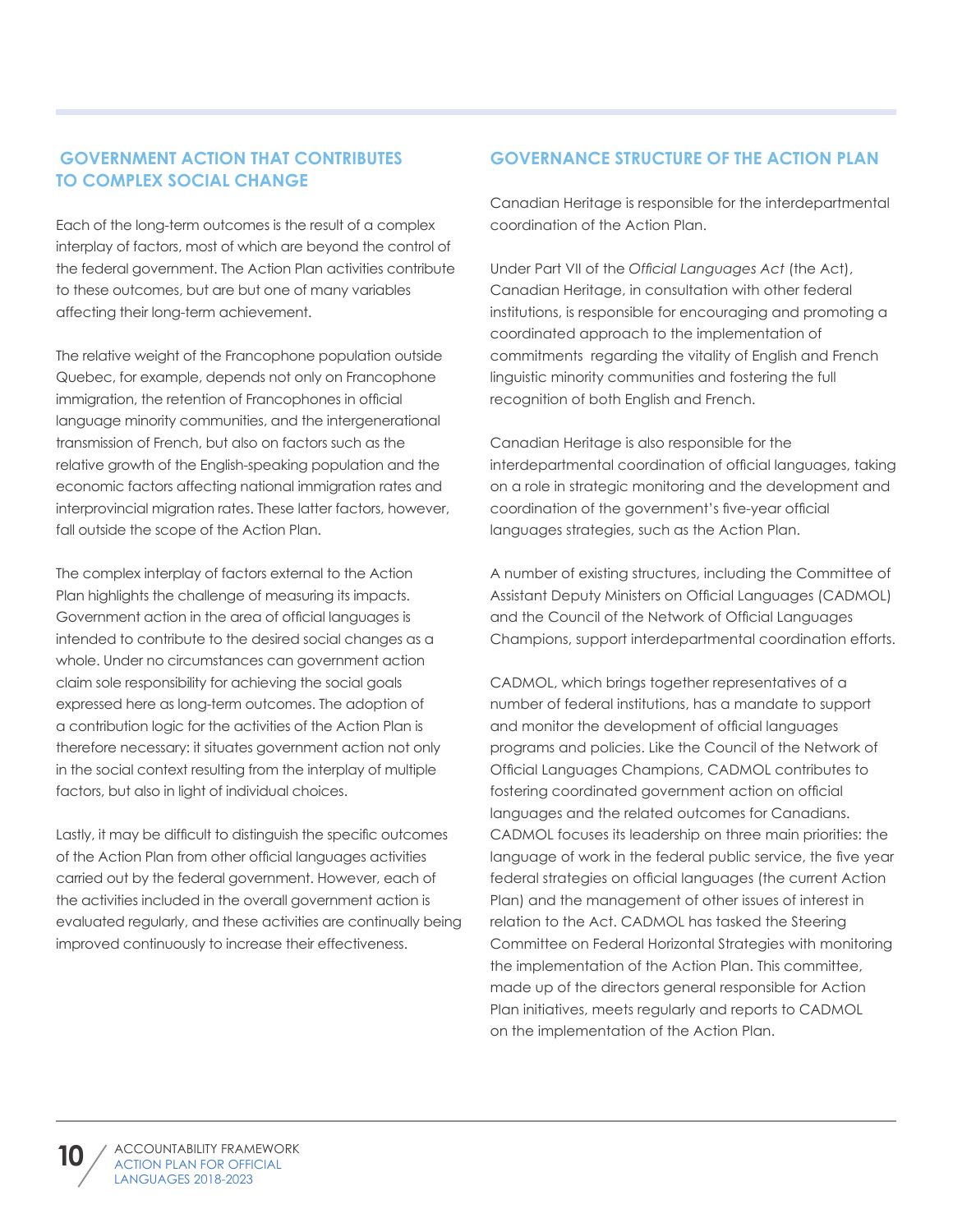#### **MONITORING AND REPORTING**

Although the reporting commitments set out in the 2018–2023 Action Plan are based on broader objectives, annual reporting on the government's current actions in relation to official languages will continue. This exercise will rest on three mechanisms:

- The Canadian Heritage Annual Report on Official Languages, tabled in Parliament by the Minister of Economic Development and Official Languages<sup>4</sup>;
- A table of expenditures published annually on the Canadian Heritage website, which will include:
	- federal organizations and their initiatives;
	- total allocations (from implementation date to completion date);
	- forecasted spending;
	- actual spending;
	- results obtained.
- The departmental results reports from the departments and agencies that are implementing the new 2018– 2023 Action Plan initiatives, as well as from those that are implementing existing official languages programs and initiatives (refer to Appendix A for a detailed list).

This annual reporting, included in the Annual Report on Official Languages and on the Canadian Heritage website, will enable the Department, which coordinates the implementation of the five-year strategies and the commitments declared in Part VII of the Act, to account for this ongoing funding. The follow-ups to the 2018–2023 Action Plan are in addition to a reporting practice well established since 2013 through which the results achieved by federal institutions and the best practices for implementing commitments to support minority communities and promote English and French will continue to be reflected in the Canadian Heritage Annual Report on Official Languages.

In addition to tracking the objectives and targets of the Action Plan, Canadian Heritage will report annually on the total investments in official languages, specifically, \$2.7 billion over five years.

Likewise, all federal institutions that have official languages programs and initiatives will continue to be accountable through their reporting tools and mechanisms, including their departmental results reports and program evaluations<sup>5</sup>.

These practices will make it possible for Canadians to track all government actions in official languages and assess their results.

**4.** The Minister of Economic Development and Official Languages exercises, by Order in Council, the responsibilities and powers conferred on the Minister of Heritage by the *Official Languages Act*.



**<sup>5.</sup>** The Treasury Board Policy on Results sets out the fundamental requirements for Canadian federal departmental accountability for performance information and evaluation, while highlighting the importance of results in management and expenditure decision making, as well as public reporting: https://www.tbs-sct.gc.ca/pol/doc-eng. aspx?id=31300.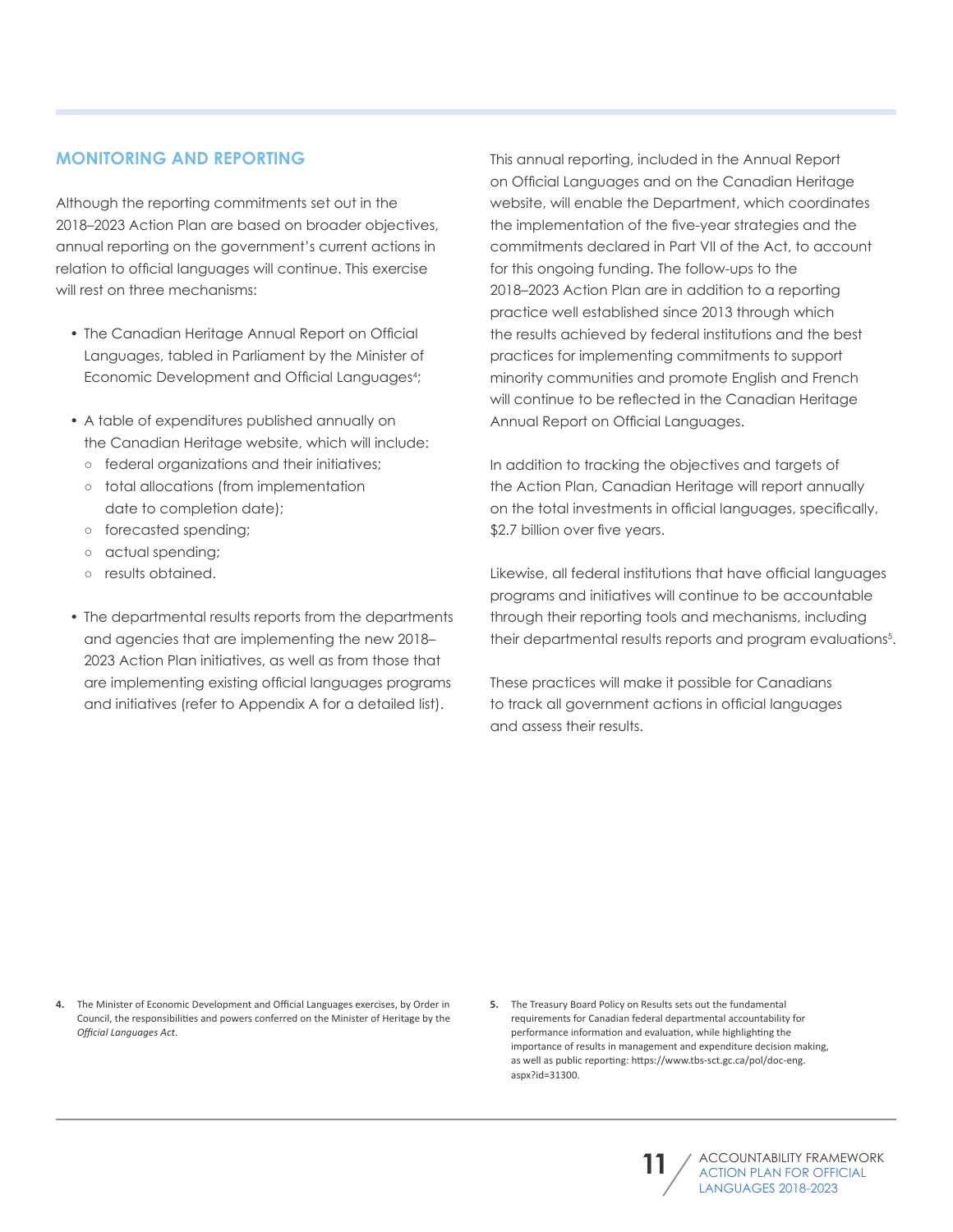#### **HORIZONTAL EVALUATION OF THE ACTION PLAN**

In addition to the reporting mechanisms described in the previous section, the Action Plan will be subject to a horizontal evaluation conducted by the Evaluation Services Directorate (ESD) of Canadian Heritage, in compliance with the Treasury Board Policy on Results<sup>6</sup>. The evaluation is anticipated in 2021–2022.

The horizontal evaluation will measure the general relevance and overall performance of Action Plan initiatives and provide decision makers with findings and recommendations that are useful in their review of the relevance and terms of a future federal strategy on official languages, beyond 2022–2023. This exercise will benefit the deputy heads of Action Plan partner departments and agencies, CADMOL and, ultimately, the decision-makers. Once completed, the horizontal evaluation will be published on the Canadian Heritage website.7

#### **ACCOUNTABILITY OF ACTION PLAN PARTNERS AND ALL FEDERAL INSTITUTIONS**

All federal institutions, regardless of whether they are Action Plan partners, have responsibilities and must take measures to comply with the various provisions of the Act. The Action Plan in no way changes the official languages obligations and responsibilities of the government and federal institutions. On the contrary, it seeks to further promote official languages, without, however, changing the obligation of each federal institution to take positive measures to enhance the vitality of official language minority communities in Canada and to support and assist their development in accordance with Part VII of the Official Languages Act.

All federal institutions, including Action Plan partners, must take into account their official languages obligations in developing and implementing their policies and programs and, ultimately, must promote official languages. Furthermore, each Action Plan partner institution is responsible for the implementation of its activities, the performance measurement strategy associated with those activities, and the achievement of the expected outcomes.

**6.** Ibid.

**<sup>7.</sup>** Canadian Heritage program evaluations are available on its website: https://www. canada.ca/en/canadian-heritage/corporate/publications/evaluations.html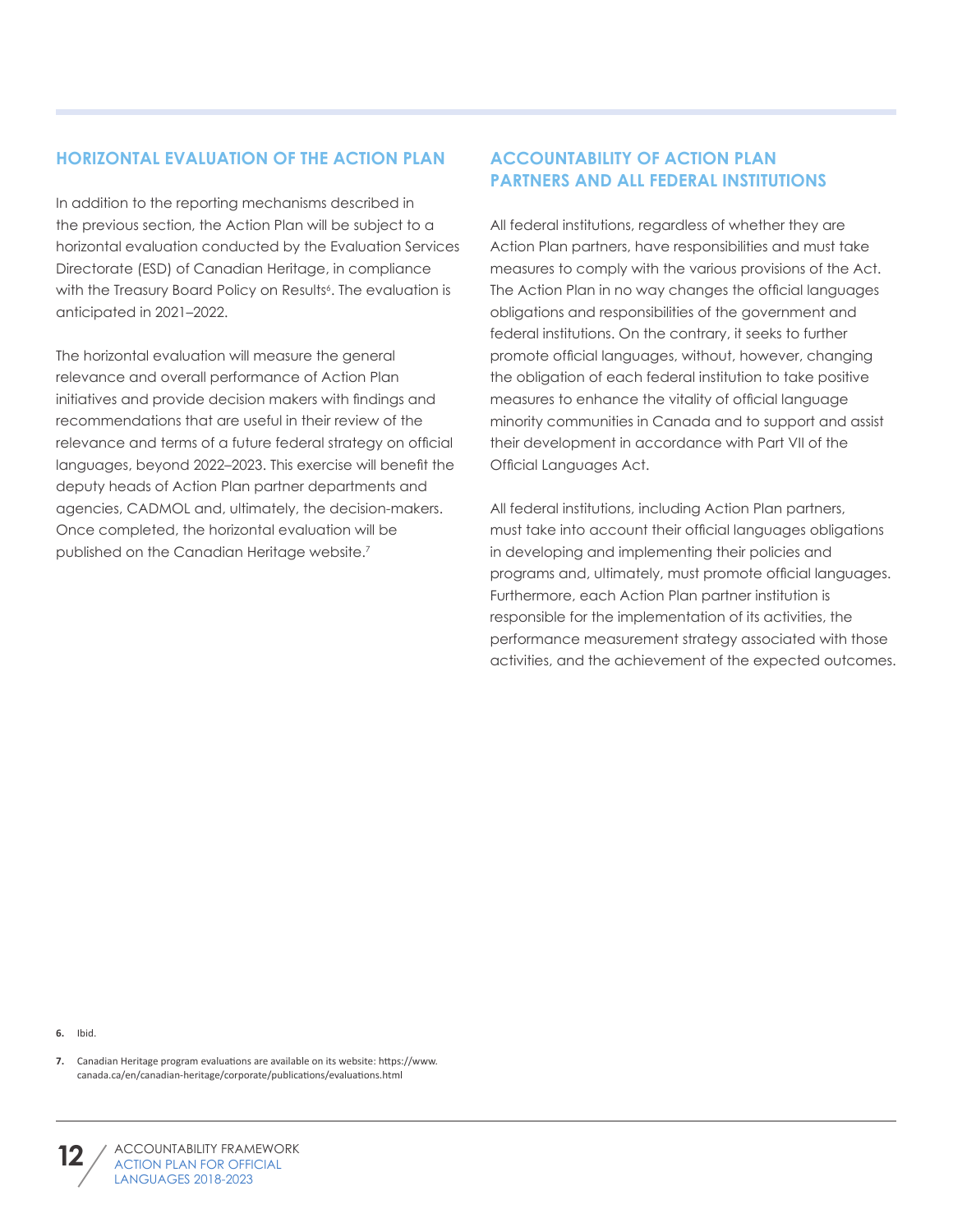#### **APPENDIX A GOVERNMENT OF CANADA INVESTMENTS IN OFFICIAL LANGUAGES 2018-20238**

| <b>Federal Institutions</b> | <b>Activities</b>                                                                                          | <b>Investments</b><br>(in millions of<br>dollars) |
|-----------------------------|------------------------------------------------------------------------------------------------------------|---------------------------------------------------|
|                             | Development of Official Language Minority Communities Program                                              |                                                   |
|                             | Minority language education<br>(federal-provincial/territorial agreements)                                 | 805.10                                            |
|                             | Cooperation with the non-governmental sector<br>(minority language organizations)                          | 8.75                                              |
|                             | Intergovernmental cooperation on minority<br>language services (federal-provincial/territorial agreements) | 81.00                                             |
|                             | Cooperation with the community sector<br>(minority language organizations)                                 | 159.50                                            |
|                             | Strategic funds                                                                                            | 22.50                                             |
|                             | Community Cultural Action Fund                                                                             | 10.00                                             |
|                             | Support for school and community infrastructure                                                            | 28.00                                             |
|                             | Enhanced support for French-language services in the territories                                           | 60.00                                             |
|                             | <b>TOTAL-Development of Official Language Minority Communities Program</b>                                 | 1,174.85                                          |
|                             | New Investments in the 2018–2023 Action Plan                                                               |                                                   |
|                             | Support for community spaces - infrastructure (enhanced)                                                   | 67.24                                             |
| <b>Canadian Heritage</b>    | Increase in core funding for organizations (enhanced)                                                      | 57.39                                             |
|                             | Enhancement of the Community Cultural Action Fund (enhanced)                                               | 11.16                                             |
|                             | Fund for Quebec English-Speaking Communities (new)                                                         | 5.28                                              |
|                             | Strengthening community media and radio<br>- strategic support (new)                                       | 10.01                                             |
|                             | Strengthening community media and radio<br>- ensure continuity (enhanced)                                  | 4.51                                              |
|                             | Strengthening strategic investment capacity (enhanced)                                                     | 10.00                                             |
|                             | Support to Civic Community School Initiative<br>- community partnerships with schools (new)                | 5.28                                              |
|                             | Recruitment of teachers for minority community schools (new)                                               | 31.31                                             |
|                             | <b>TOTAL-New Investments-Development of</b><br><b>Official Language Minority Communities Program</b>       | 202.18                                            |
|                             | <b>Enhancement of Official Languages Program</b>                                                           |                                                   |
|                             | Support for second language learning<br>(federal-provincial/territorial agreements)                        | 448.00                                            |
|                             | Cooperation with the non-governmental sector<br>(second language organizations)                            | 4.85                                              |

**8.** Additionally, all federal institutions spend sums each year to meet their obligations under the *Official Languages Act* (language of communications and of services, language of work, etc.). These sums are not accounted for here.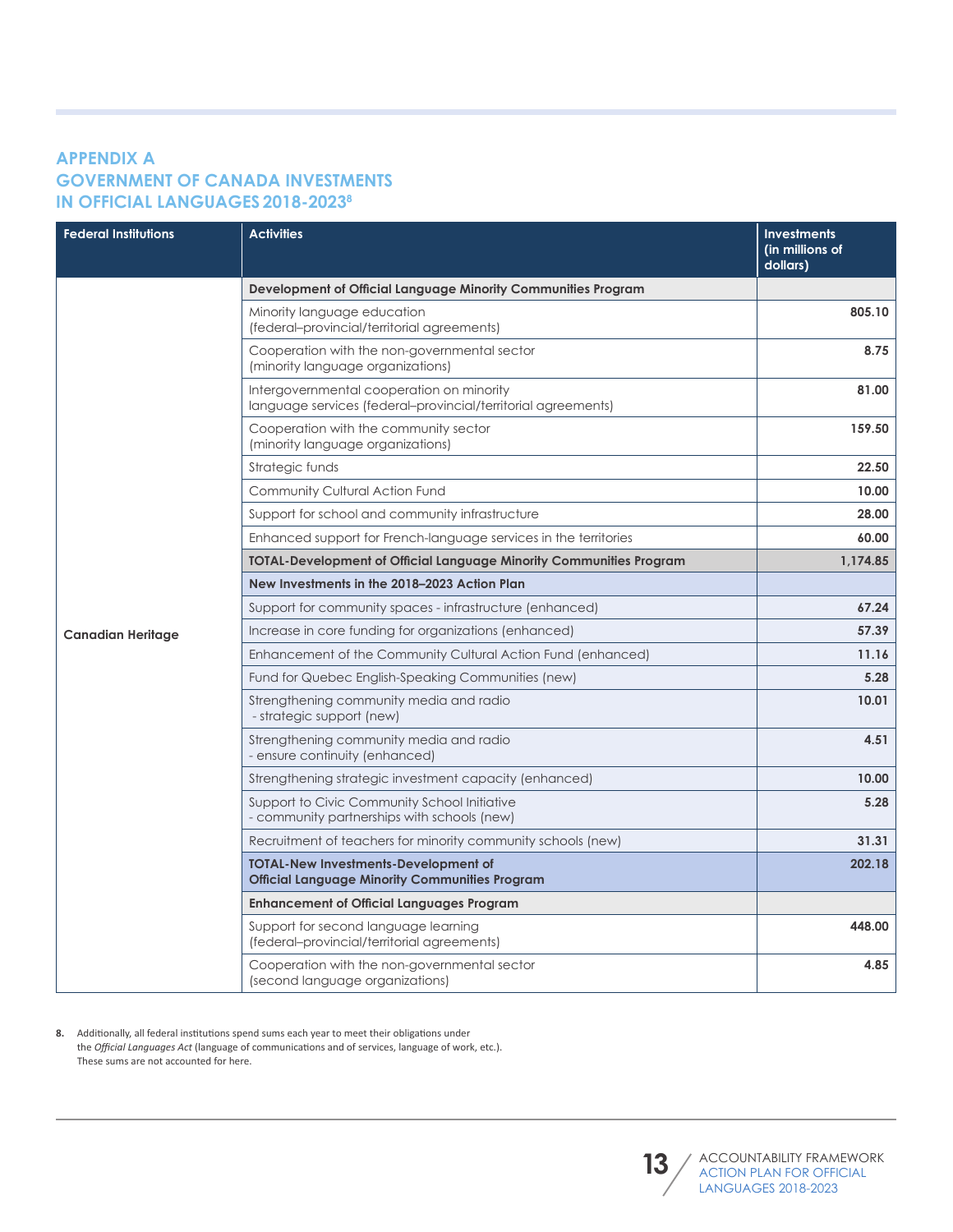| <b>Federal Institutions</b>                     | <b>Activities</b>                                                                              | <b>Investments</b><br>(in millions<br>of dollars) |
|-------------------------------------------------|------------------------------------------------------------------------------------------------|---------------------------------------------------|
|                                                 | Summer language bursaries (Explore, Destination Clic)                                          | 84.50                                             |
|                                                 | Official languages monitors (Odyssey)                                                          | 35.50                                             |
|                                                 | Promotion of linguistic duality (appreciation and rapprochement)                               | 18.50                                             |
|                                                 | Promotion of bilingual services in the voluntary sector                                        | 1.10                                              |
|                                                 | Support for interpretation and translation                                                     | 2.50                                              |
|                                                 | Young Canada Works in Both Official Languages                                                  | 19.83                                             |
|                                                 | <b>TOTAL-Official Languages Enhancement Program</b>                                            | 614.78                                            |
|                                                 | New Investments in the 2018–2023 Action Plan                                                   |                                                   |
|                                                 | Program for learning English and French as a second language (new)                             | 16.50                                             |
|                                                 | Enhanced support for Explore language bursaries                                                | 21.00                                             |
| <b>Canadian Heritage</b>                        | Enhanced support for Odyssey official languages monitors                                       | 17.50                                             |
|                                                 | Bursaries for post secondary education in French as a second language                          | 12.59                                             |
|                                                 | Recruitment of teachers for French immersion<br>and French as a second language programs (new) | 31.31                                             |
|                                                 | <b>TOTAL-New Investments, Enhancement of Official Languages Program</b>                        | 98.90                                             |
|                                                 | Other Canadian Heritage Programs                                                               |                                                   |
|                                                 | Exchanges Canada (official languages initiative)                                               | 11.25                                             |
|                                                 | Music Showcases for Artists from official language minority communities                        | 5.75                                              |
|                                                 | National Translation Program for Book Publishing                                               | 4.00                                              |
|                                                 | <b>TOTAL-Other programs</b>                                                                    | 21.00                                             |
|                                                 | <b>TOTAL-Department of Canadian Heritage</b>                                                   | 2,111.71                                          |
|                                                 | Market Access Strategy for Artists from official language minority communities                 | 2.75                                              |
| <b>Canada Council for the Arts</b>              | <b>TOTAL-Canada Council for the Arts</b>                                                       | 2.75                                              |
|                                                 | Immigration to official language minority communities initiative                               | 29.50                                             |
|                                                 | <b>TOTAL</b>                                                                                   | 29.50                                             |
|                                                 | New Investments in the 2018-2023 Action Plan                                                   |                                                   |
| Immigration, Refugees<br>and Citizenship Canada | Francophone immigration - Francophone integration pathway (enhanced)                           | 36.56                                             |
|                                                 | Francophone immigration - cooperation and accountability (enhanced)                            | 4.20                                              |
|                                                 | <b>TOTAL</b>                                                                                   | 40.76                                             |
|                                                 | <b>TOTAL- Immigration, Refugees and Citizenship Canada</b>                                     | 70.26                                             |
|                                                 | Social Partnership Initiative in official language minority communities                        | 4.00                                              |
| <b>Employment and Social</b>                    | Literacy and Essential Skills Initiative for official language minority communities            | 7.5                                               |
| <b>Development Canada</b>                       | Enabling Fund for official language minority communities (skills and employment)               | 69.00                                             |
|                                                 | <b>TOTAL</b>                                                                                   | 80.50                                             |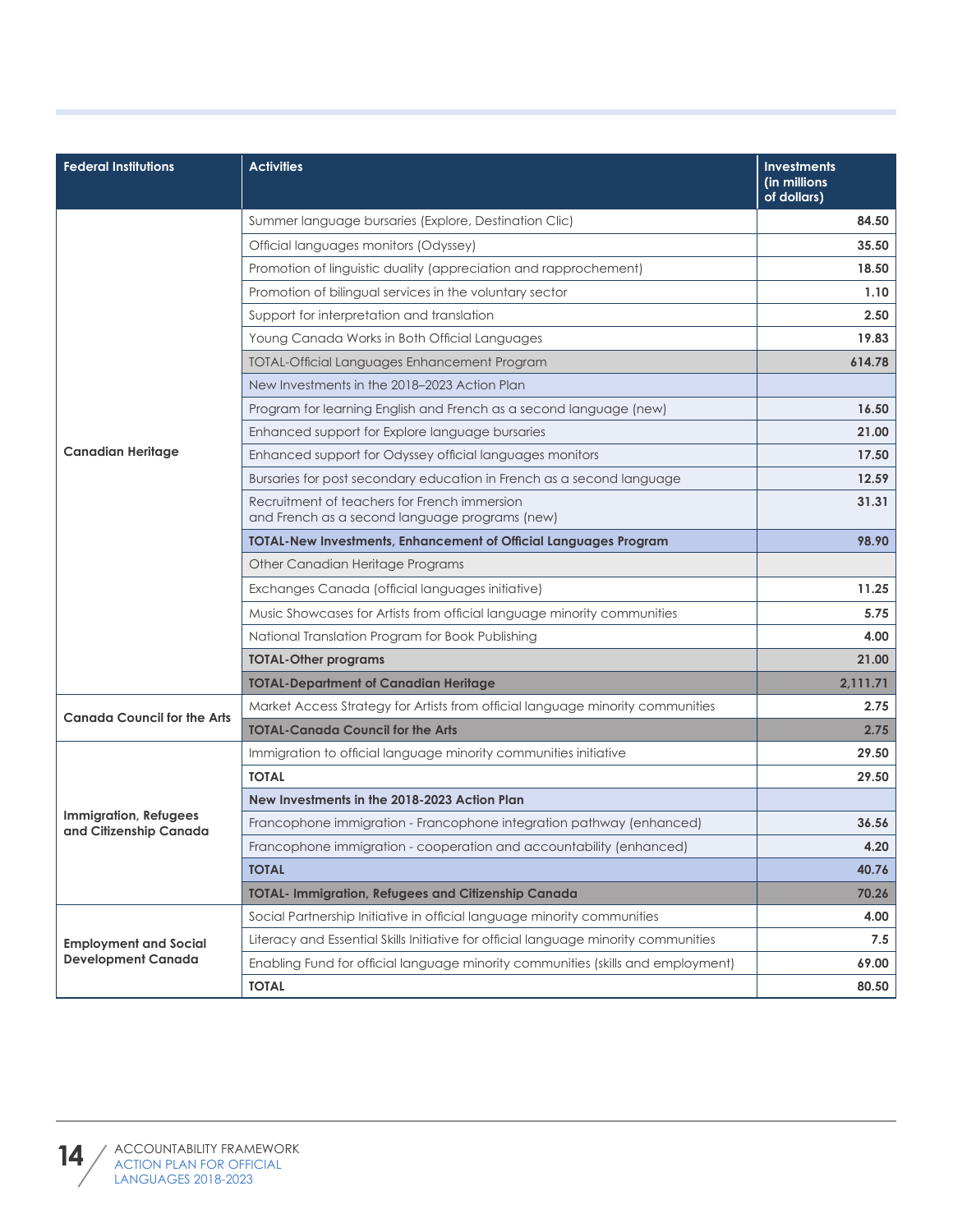| <b>Federal Institutions</b>                               | <b>Activities</b>                                                                                                               | <b>Investments</b><br>(in millions)<br>of dollars) |
|-----------------------------------------------------------|---------------------------------------------------------------------------------------------------------------------------------|----------------------------------------------------|
|                                                           | New Investments in the 2018-2023 Action Plan                                                                                    |                                                    |
|                                                           | Increase in core funding for organizations (enhanced)                                                                           | 4.50                                               |
|                                                           | Support for early childhood development - training (new)                                                                        | 13.23                                              |
| <b>Employment and Social</b><br><b>Development Canada</b> | Support for early childhood development - support for the opening of daycare<br>centres and services (new)                      | 6.85                                               |
|                                                           | <b>TOTAL</b>                                                                                                                    | 24.58                                              |
|                                                           | TOTAL-Emploi et Développement social Canada                                                                                     | 105.08                                             |
|                                                           | Official Languages Health Program (OLHP) (networks, training of health<br>professionals and access to health services projects) | 174.30                                             |
|                                                           | <b>TOTAL</b>                                                                                                                    | 174.30                                             |
|                                                           | New Investments in the 2018-2023 Action Plan                                                                                    |                                                    |
|                                                           | Increase in core funding for organizations (enhanced)                                                                           | 4.40                                               |
| <b>Health Canada</b>                                      | Enhancement of the OLHP - training and retention<br>of human resources in health (enhanced)                                     | 5.00                                               |
|                                                           | Enhancement of the OLHP - strengthening the capacity<br>of English speaking community health networks in Quebec (enhanced)      | 3.50                                               |
|                                                           | Enhancement of the OLHP – access to health<br>services innovative projects (enhanced)                                           | 4.00                                               |
|                                                           | <b>TOTAL</b>                                                                                                                    | 16.90                                              |
|                                                           | <b>TOTAL-Health Canada</b>                                                                                                      | 191.20                                             |
| <b>Public Health Agency</b>                               | Enhanced early childhood health promotion programming (enhanced)                                                                | 10,00                                              |
| of Canada (new)                                           | <b>TOTAL-Public Health Agency of Canada</b>                                                                                     | 10.00                                              |
|                                                           | Networks, training and access to justice services                                                                               | 40.20                                              |
|                                                           | Contraventions Act Fund                                                                                                         | 49.60                                              |
|                                                           | <b>TOTAL</b>                                                                                                                    | 89.80                                              |
|                                                           | New Investments in the 2018-2023 Action Plan                                                                                    |                                                    |
| <b>Justice Canada</b>                                     | Increase in core funding for organizations (new)                                                                                | 3.75                                               |
|                                                           | Additional funding for Access to Justice<br>in Both Official Languages Support Fund (enhanced)                                  | 10.00                                              |
|                                                           | <b>TOTAL</b>                                                                                                                    | 13.75                                              |
|                                                           | <b>TOTAL-Justice Canada</b>                                                                                                     | 103.55                                             |

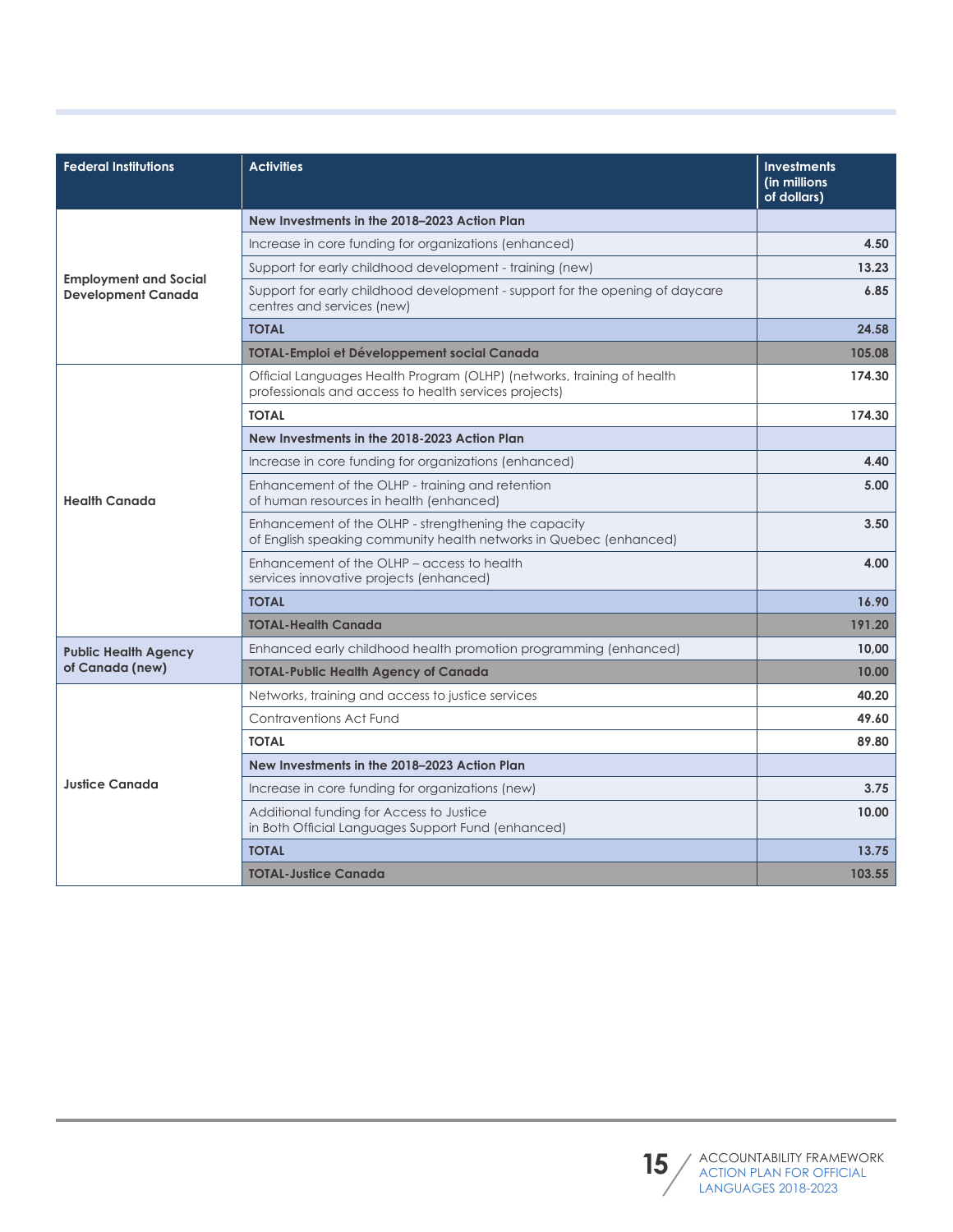| <b>Federal Institutions</b>                                                                            | <b>Activities</b>                                                                                                                                                                                                                                                                                                                                                                                                                                 | <b>Investments</b><br>(in millions<br>of dollars) |
|--------------------------------------------------------------------------------------------------------|---------------------------------------------------------------------------------------------------------------------------------------------------------------------------------------------------------------------------------------------------------------------------------------------------------------------------------------------------------------------------------------------------------------------------------------------------|---------------------------------------------------|
| Innovation, Science and<br><b>Economic Development</b><br>and partner economic<br>development agencies | <b>Economic Development Initiative (Cooperation)</b><br>Innovation, Science and Economic Development Canada (coordination)<br>Atlantic Canada Opportunities Agency<br>Canada Economic Development for Quebec Regions<br>Canadian Northern Economic Development Agency (CanNor)<br>Federal Economic Development Agency for Northern Ontario<br>Federal Economic Development Agency for Southern Ontario<br>Western Economic Diversification Canada | 30.50                                             |
|                                                                                                        | <b>TOTAL-Innovation, Science and Economic Development,</b><br>and partner economic development agencies                                                                                                                                                                                                                                                                                                                                           | 30.50                                             |
| <b>Statistics Canada (new)</b>                                                                         | Additional, continued support to Statistics<br>Canada's language statistics section (enhanced)                                                                                                                                                                                                                                                                                                                                                    | 3.00                                              |
|                                                                                                        | <b>TOTAL-Statistics Canada</b>                                                                                                                                                                                                                                                                                                                                                                                                                    | 3.00                                              |
| <b>National Research</b>                                                                               | Strengthening language industries and technologies                                                                                                                                                                                                                                                                                                                                                                                                | 10.00                                             |
| <b>Council Canada</b>                                                                                  | <b>TOTAL-National Research Council of Canada</b>                                                                                                                                                                                                                                                                                                                                                                                                  | 10.00                                             |
| <b>Public Services and</b>                                                                             | Language Portal of Canada                                                                                                                                                                                                                                                                                                                                                                                                                         | 16.00                                             |
| <b>Procurement Canada</b>                                                                              | <b>TOTAL-Public Services and Procurement Canada</b>                                                                                                                                                                                                                                                                                                                                                                                               | 16.00                                             |
|                                                                                                        |                                                                                                                                                                                                                                                                                                                                                                                                                                                   |                                                   |
| TOTAL-New investments in the 2018-2023 Action Plan<br>410.07                                           |                                                                                                                                                                                                                                                                                                                                                                                                                                                   |                                                   |
| <b>GRAND TOTAL</b>                                                                                     |                                                                                                                                                                                                                                                                                                                                                                                                                                                   | 2,654.05                                          |